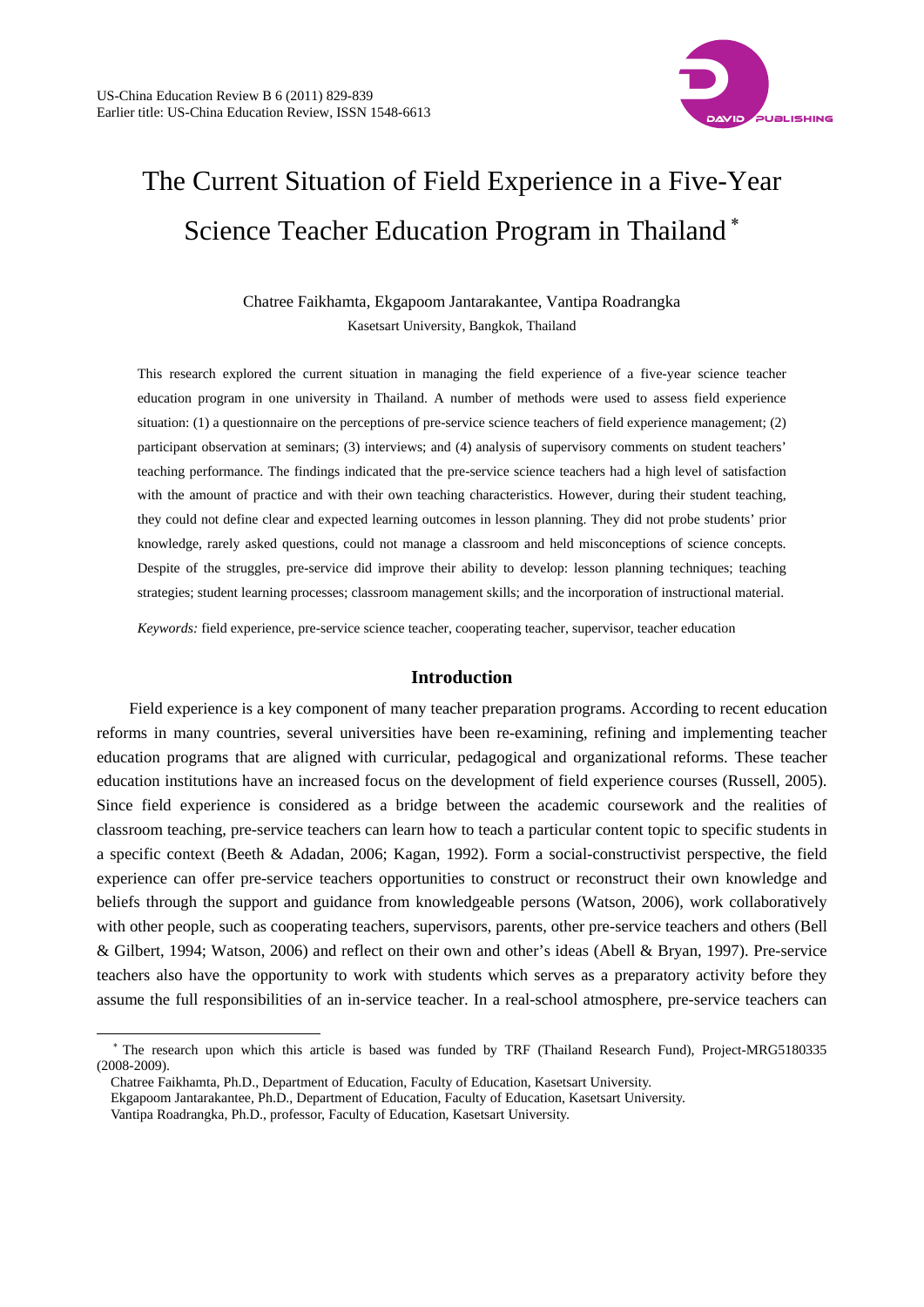negotiate classroom management, school policies, organization, lesson planning and their own positions within the social structure of the school.

Like other countries, teacher education in Thailand currently is undergoing a period of learning reform. The primary goal of the Thai educational reforms is to help teachers become more aware of ways to improve student learning and how to modify teaching to meet the new learning standards. Since Thai science teachers are more familiar with the traditional national curriculum, many of them struggled to develop and implement a school-based science curriculum. Fry (2002) argued that some teachers do not understand that activity-based learning is only one of many methods that can be used to promote active and student-centered learning. A main reason for this problem is that the curriculum and teaching provided in the teacher education institutions is not attuned to the actual practice and learning process reforms in schools (Amornvivat, 2002).

Adding a full-year of field experience is the highlight of the new five-year teacher education program in Thailand. Prior to 2004, teacher education programs ran four years. The five-year program is considered as a new opportunity to improve the quality of Thai teachers and consequently develop student learning. The program aims to develop the pedagogical content knowledge (Shulman, 1987) of pre-service teachers and apply this kind of knowledge in real situations (The Institute of Promotion of Science & Technology Teaching, 2002). Pre-service teachers are also expected to implement constructivist-based teaching strategies, as suggested by the National Education Act (Office of the National Education Commission, 1999). The new five-year program requires pre-service teachers to study coursework for four years. They have one early field experience in four years and a year long field experience in five years. The extended period of field experience from one semester in the four-year teacher education program to two semesters, or one academic year in the five-year teacher education program is expected to help pre-service teachers gain a better understanding of the teachers' role, the curriculum, classroom action research and students' growth and learning over the course of an entire year.

While research on the role of the field experience in teacher preparation has increased in recent years, still, it has been limited to studies which examined how the field experience course in the five-year teacher education program had been implemented and whether this program had been successful or not. One way to learn how to improve the teacher preparation program is to study how pre-service teachers are educated. So, a challenging aspect of this study was to begin filling the gap in the literature of science teacher preparation in Thailand through a focus on investigating the implementation of the field experience, perceptions of pre-service science teachers on their field experience courses and the students' learning and struggles during the student teaching field experiences. Hopefully, this in-depth information will be used to provide further refinement to the science teacher education program in accordance with national learning reforms.

## **RQ (Research Questions)**

The RQ are as follows:

(1) How was the field experience implemented in the science teacher education program in one university?

(2) What are the perceptions of pre-service science teachers regarding the quantity of their own practice load and the desired characteristics of teachers that have been promoted?

(3) What do the fifth year pre-service science teachers learn and what do they struggle with during the field experience?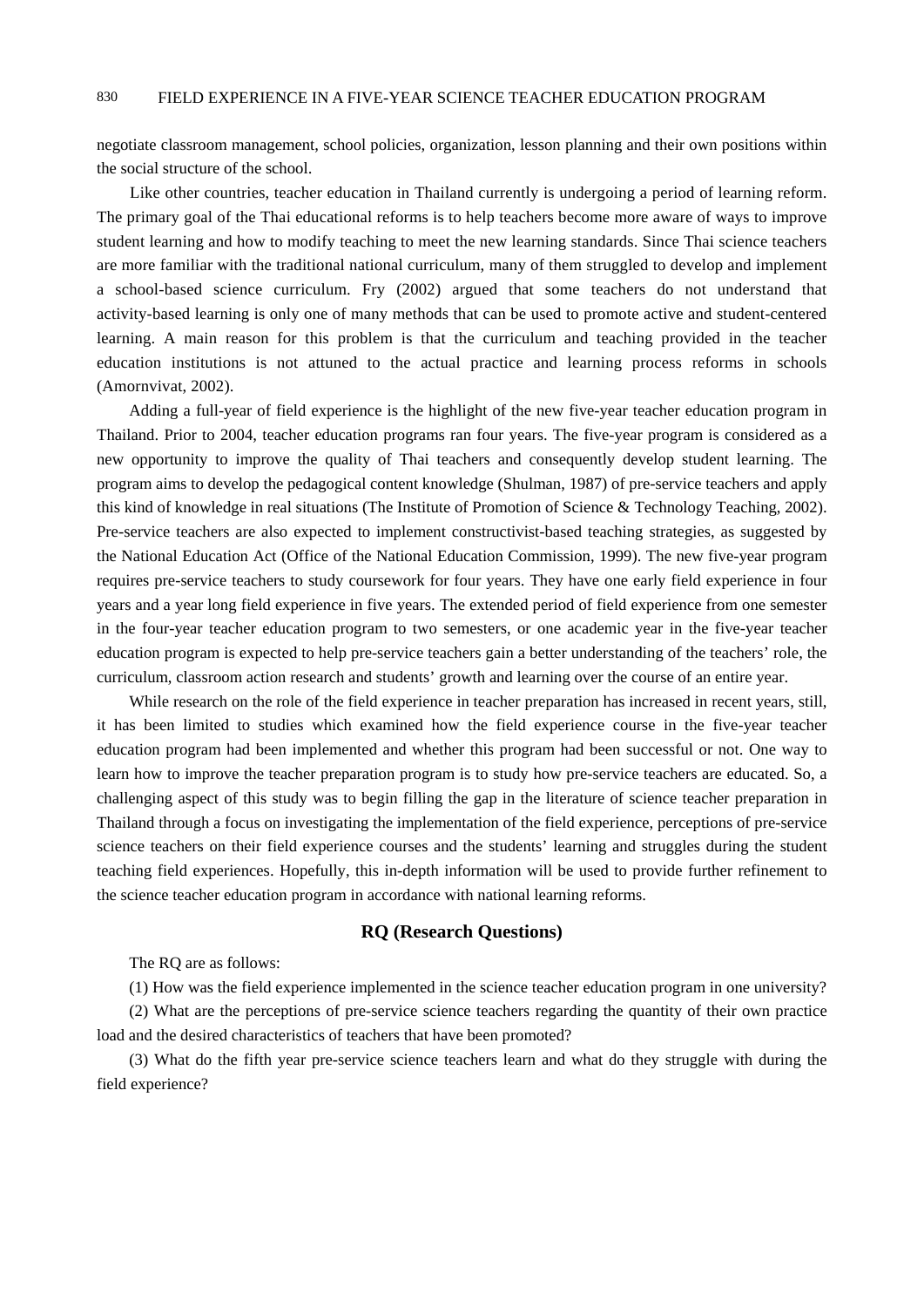## **Theoretical Framework**

The research presented in this work was set within social constructivist views of teaching and learning. Constructivism provides a useful theoretical framework in science teacher education for the understanding and development of the learning of science pre-service science teachers. It is regarded as a driving force for science educators to move their attention from teachers' teaching behaviors to teachers' knowledge and how they learn, think and construct their knowledge (Shulman, 1987). A significant implication of constructivist-based views of learning (Tobin, Tippins, & Gallard, 1994) for science teacher education is the notion of a pre-service science teacher as a "learner". A pre-service science teacher is a person who actively constructs their views of teaching and learning science and brings the science teacher education program prior knowledge and beliefs (Bell & Gilbert, 1994). From a social-constructivist perspective, within a particular social context, pre-service teachers construct or reconstruct their own knowledge and beliefs through the support and guidance from knowledgeable persons (Watson, 2006), collaboratively working with other people (Bell & Gilbert, 1994) and reflecting on their own and other's ideas (Abell & Bryan, 1997; Capobianco, 2007). As a result, in most science teacher education programs, pre-service teachers have been challenged to learn about teaching science from field experiences (Northfield, 1998), rather than learning about teaching and learning theories solely from their university-based classes. Field experiences activities are regarded as "social laboratories" which provide a variety of activities for pre-service teachers to establish their own knowledge in a specific context.

Collaboration and interaction with other people can help pre-service teachers to construct their own knowledge for teaching. Lowery (2002) suggested that pre-service teachers need to collaborate with children, cooperating teachers, supervisors, university instructors, parents, other pre-service teachers and others. These people can support pre-service teachers to develop confidence in their teaching. A supportive atmosphere helps pre-service teachers to reflect on comfortably and observe the strengths and weaknesses of their own teaching (Bell & Gilbert, 1994).

Pre-service teachers who collaborate with in-service teachers or facilitators can construct their own meaning of how to teach. Zuckerman (1999) found that listening to and discussion with in-service teachers or facilitators helped pre-service teachers. Discussion with in-service teachers motivates pre-service teachers to identify the relevant details so that they can apply their practical knowledge in other situations. In-service teachers act as cooperating teachers who can strongly influence beginning teachers in terms of what and how they teach.

In a collaborative atmosphere of field experience, pre-service teachers have opportunities to become aware of their current knowledge and beliefs and engage in experiences which reconstruct their views (Loucks-Horsley & Matsumoto, 1999). Because knowledge and beliefs about science teaching and learning can be made explicit through reflection, pre-service teachers should be provided with opportunities to reflect on their own prior knowledge and beliefs. "Reflection is thinking and feeling: asking such questions as 'What am I doing?' and 'Why am I doing it'; selecting procedures; and making decisions about what to do next" (Baird & White, 1996, p. 191). Abell and Bryan (1997) argued that through reflection, pre-service teachers can clarify and confront their ideas, beliefs and values about teaching and learning science. They will be aware of and in control of what they are doing and then possibly change their personal beliefs. The reflection can occur by means of dialogues and conversations with peers and colleagues, cooperating teachers, supervisors, university instructors, parents, other pre-service teachers and researchers (Abell & Bryan, 1997; Collier, 1999).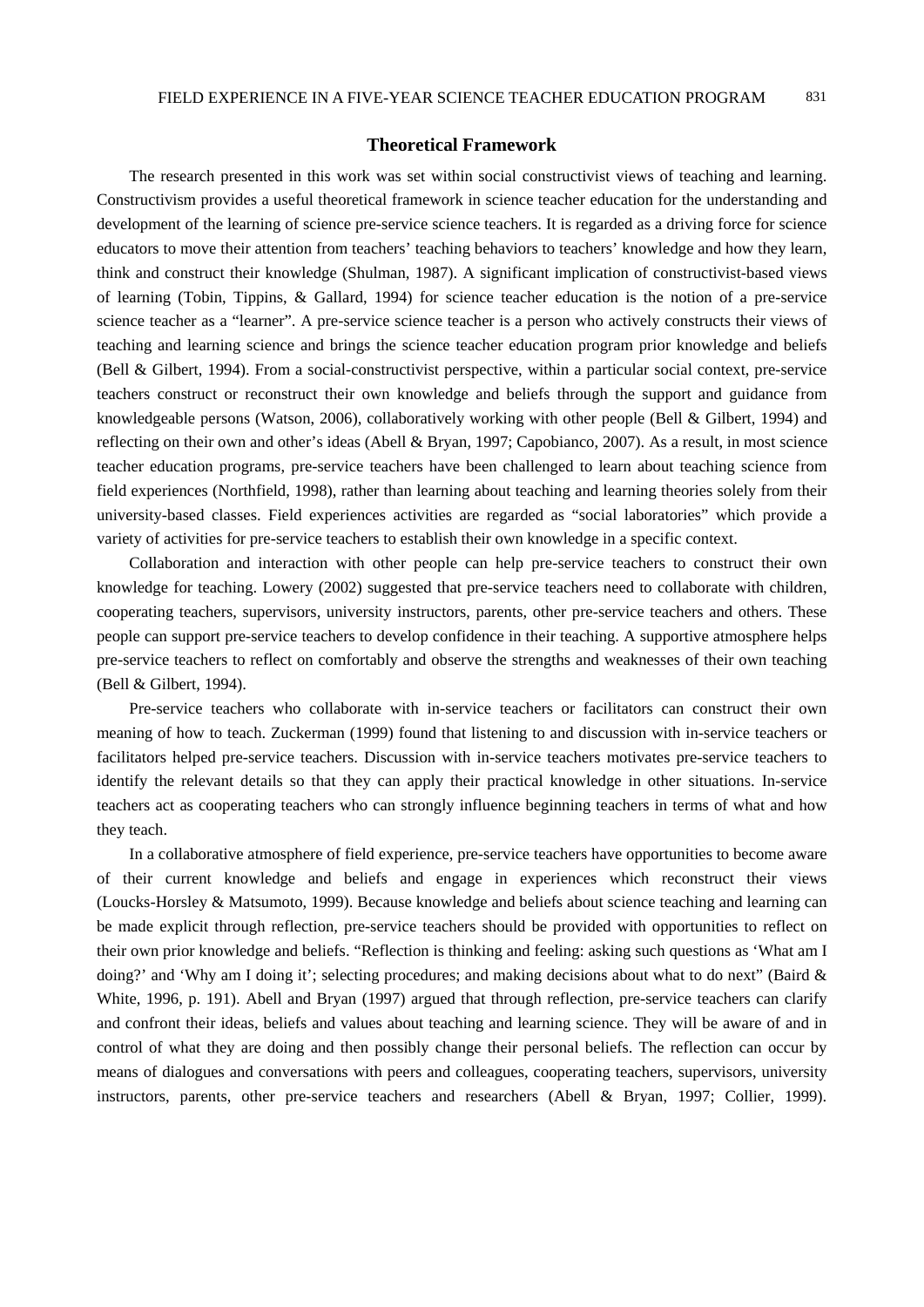Manouchehri (2002) reported that peer discourse, peer observations and peer feedback during field-based experience had the potential to facilitate pre-service teacher development. Peer discussion can help the pre-service teachers to confront each other's thinking, force one another to defend their personal ideas, and then extend their own ideas to a theoretical level.

## **Research Methodology**

#### **Research Design**

This was a mixed-method research design study conducted in a five-year science teacher education program in a university in Bangkok, Thailand. In this program, field experiences were divided into two main parts: the first part consisted of three courses in observation and participation; and the second part consisted of two courses in student teaching. Thus, the design of and the questions posed in the research focused on the two main parts. In the first part, the researcher sought to find out: (1) the structure and implementation of participation and observation courses; (2) the perceptions of the pre-service science teachers regarding the quantity of their own practice and the characteristics of teachers; and (3) their satisfaction towards the management of participation and observation courses. The second part was designed to investigate the learning process and struggles experienced by pre-service science teachers as a result of teaching during their two courses of student teaching field experience. This was a two-year study collecting both quantitative and qualitative data. Multiple data sources were used and triangulated to enhance validity.

#### **Data Collection and Analysis**

**The first part.** RQ 1 and 2 were investigated. Various data were collected to answer RQ 1 "How is the field experience implemented for the preparation of science teachers in this program?". The researchers made observations during the field experience courses and interviewed field experience coordinators. They reviewed curriculum documents, field experience course manuals, pre-service teachers' handbooks and course syllabi. For analysis, all data were combined in order to enhance validity (Patton, 2002). The analysis of the collected data started with curriculum documents, field experience course manuals and codes were developed. These codes were compared with data from field notes of observations, the transcripts of coordinator's interviews and course syllabi.

Questionnaires were used to determine RQ 2, "What are the perceptions of pre-service science teachers regarding the quantity of their own practice and the desired characteristics of teachers that take place in field experience courses?". Since there were three field experience courses involving observation and participation (Field Ex1, Field Ex2 and Field Ex3), questionnaires were developed specifically for each. Each questionnaire encompassed four sections. The first three sections were: (1) personal data of pre-service science teachers; (2) their perceptions regarding the quantity of their own practice; and (3) their perceptions regarding the characteristics of teachers. Students chose one of five levels of agreement on a Likert-style rating scale ranging from "Strongly agree" to "Strongly disagree" to answer the questions. For the fourth section, students responded to open-ended questions at the end of the questionnaire. The questions asked pre-service teachers to give their opinions about the implementation of the field experience. The questionnaires had been developed by the researcher/authors of this article and then validated by three panels of experts. The validity and reliability were enhanced by pilot testing with pre-service teachers who were not the subjects in this study. The chronbach alpha coefficient of reliability of the questionnaires for Field Ex1, Field Ex2 and Field Ex3 was 0.96, 0.87 and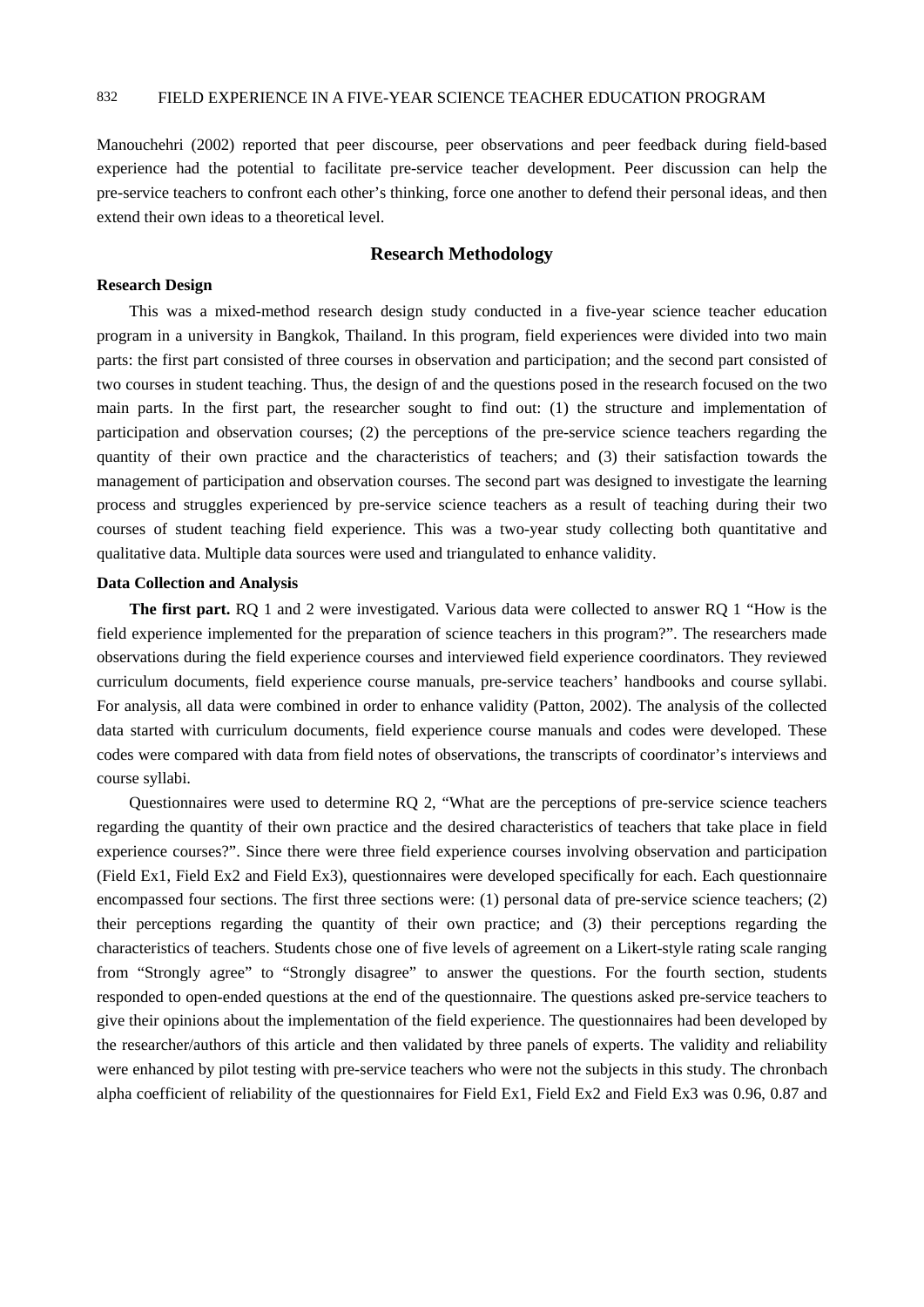0.91, respectively. To collect the data, the questionnaires were administered to pre-service science teachers enrolled in field experience courses as:

(1) Second year pre-service science teachers, who had enrolled in Field Ex1 for the first semester of the academic year of 2007, were asked to complete a questionnaire. A completed questionnaire was returned by 39 of the 40 pre-service science teachers surveyed;

(2) Third year pre-service science teachers, who had enrolled in Field Ex2 for the first semester of the academic year of 2007, were asked to complete a questionnaire. A response rate of 100% (23 pre-service science teachers) was obtained from the survey;

(3) Third year pre-service science teachers, who had enrolled in Field Ex3 for the first semester of the academic year of 2007, were asked to complete a questionnaire. A completed questionnaire was returned by 22 of the 23 pre-service science teachers surveyed.

After each set of questionnaires on each course had been collected, semi-structured interviews were conducted to elicit additional information, as well as validate responses to questionnaire items. Five pre-service science teachers were interviewed to explore their personal perceptions of the effectiveness of the field experience courses, implementations of the courses, their learning and problems. Interviews averaged 40 minutes and were audio taped and transcribed for analysis. A computer program was used to analyze the questionnaires based on the statistics of frequency, mean and standard deviation. The additional transcripts of the interviews were analyzed inductively using content analysis.

**The second part.** RQ 3 "What do the fifth year pre-service science teachers learn and struggle with during a year-long field experience?" was investigated using 33 five-year pre-service science teachers enrolled in two field experience courses for student teachers in the first and second semester during 2008. Multi-method evaluations were used throughout the research process to understand the struggles encountered by the pre-service science teachers and what they had learnt about teaching science. The methods included: (1) reviewing the students' written reflections in their logbooks; (2) observation of seminar sessions; and (3) focus group interviews, with logbooks being the main source of data. The logbook design encouraged the pre-service teachers to reflect on and discuss their knowledge, learning and problems relative to the field experience.

Data from written reflections in logbooks, field notes and interview transcripts were combined in order to enhance validity (Patton, 2002). The first step in the analysis began with a particular incident from the written reflections of the pre-service science teachers in their logbooks, including reference to transcripts of the seminar discussion. Indicators were identified for the categories of "struggles" and "learning" and coded. Sub-categories, such as learning about teaching strategies and probing techniques, were identified and coded. These codes were compared for consistency and differences. The consistencies between codes revealed tentative categories. In the second step, incidents were compared to the initial versions of the categories. New incidents were assessed to determine if they exhibited the category properties. In the last step, categories and their properties were reduced, refined and then finally linked together to formulate themes to interpret the data.

## **Research Findings**

#### **First Part**

**The implementation of field experience.** Field experience in the five-year teacher education program is composed of a series of courses that consists of two main components: observation and participation courses and student teaching courses. The observation and participation courses are a series of one-credit field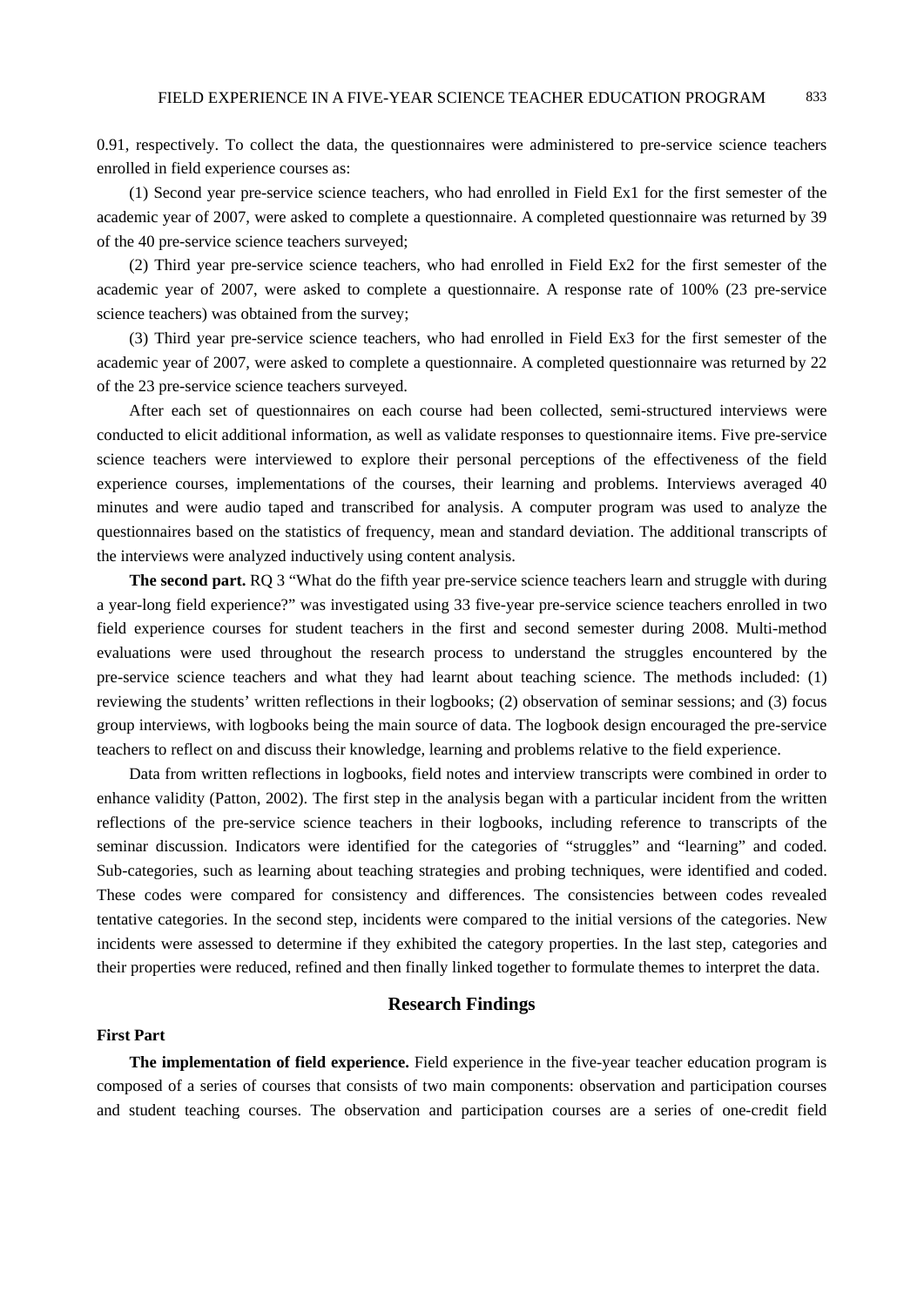experiences designed to tie learning in teacher education courses to real classrooms, schools and communities. These courses include Field Ex1 (observation and participation in schools), Field Ex2 (observation and participation in the classroom) and Field Ex3 (observation and participation in teaching). The administration of the participation and observation courses was undertaken cooperatively between the Faculty of Education and the University Laboratory School. However, overall guidance was the responsibility of the University Laboratory School. Management was under the overall control of the vice principal, then the field experience coordinator and finally the school teachers. The field experience coordinator met with the school teachers who assumed roles of mentor teachers and lecturers. Course syllabi and worksheets were available to all participants in the field experience (pre-service teachers, mentor teachers and lecturers). Pre-service teachers were required to participate in the course for 15 weeks. In the first period of course orientation, the course syllabus was distributed to the pre-service teachers. The field experience coordinator introduced lecturers and mentor teachers to pre-service teachers and explained assignments and the field experience schedules to the pre-service teachers. In two to 15 weeks, pre-service teachers were divided into groups, with each group consisting of three to four pre-service teachers, who were assigned periods of block practice. At the end of the course, the pre-service science teachers met in the seminar room to discuss their learning progress, problems and comments for the course.

The main objectives of Field Ex1 were to provide the second year pre-service teachers with opportunities to learn about and practice school administration, school management, academic affairs, community relations, student affairs and guidance. After the course orientation in the first week, the school administration team lectured the pre-service teachers on the school management and administration processes. Then, in three to 15 weeks, the pre-service teachers were assigned to observe and practice jobs in 11 school departments, such as the assessment and evaluation department and the school library, under the guidance of mentor teachers in each department.

The purpose of Field Ex2 was to provide the third year pre-service teachers with opportunities to examine student activities, student sport activities and aspects of the teachers' tasks. Pre-service teachers were expected to learn about classroom management, solving some student problems, and the teachers' role and tasks. They were assigned to learn these by observing homeroom teachers at both the primary and secondary levels.

The objective of Field Ex3 was to provide the fourth year pre-service teachers with opportunities to understand and practice the application of organizing learning activities, students' behaviors, classroom management and the development of learning through the classroom action research process. Pre-service teachers were assigned to develop their skills regarding these jobs in five stages: (1) curriculum management and administration; (2) student learning; (3) extra-curricular activities; (4) classroom action research; and (5) teaching science in the primary level and secondary level. During field experience, they spent two hours each week for five weeks observing and teaching students at each level.

After completing three observation and participation courses (Field Ex1, Field Ex2 and Field Ex3), the pre-service teachers progressed to student teaching field experience (Field Ex4 and Field Ex5) in their fifth year. Student teaching focused on: planning instruction; teaching lessons; managing the classroom; developing instructional media; assessing student progress; conducting extracurricular activities; and classroom action research. Overall guidance was the responsibility of the centre for field experience. The courses had a management hierarchy of the deputy dean of academic affairs, the head of the centre, school principals, school cooperating teachers and university supervisors. Duties and responsibilities for the field experience courses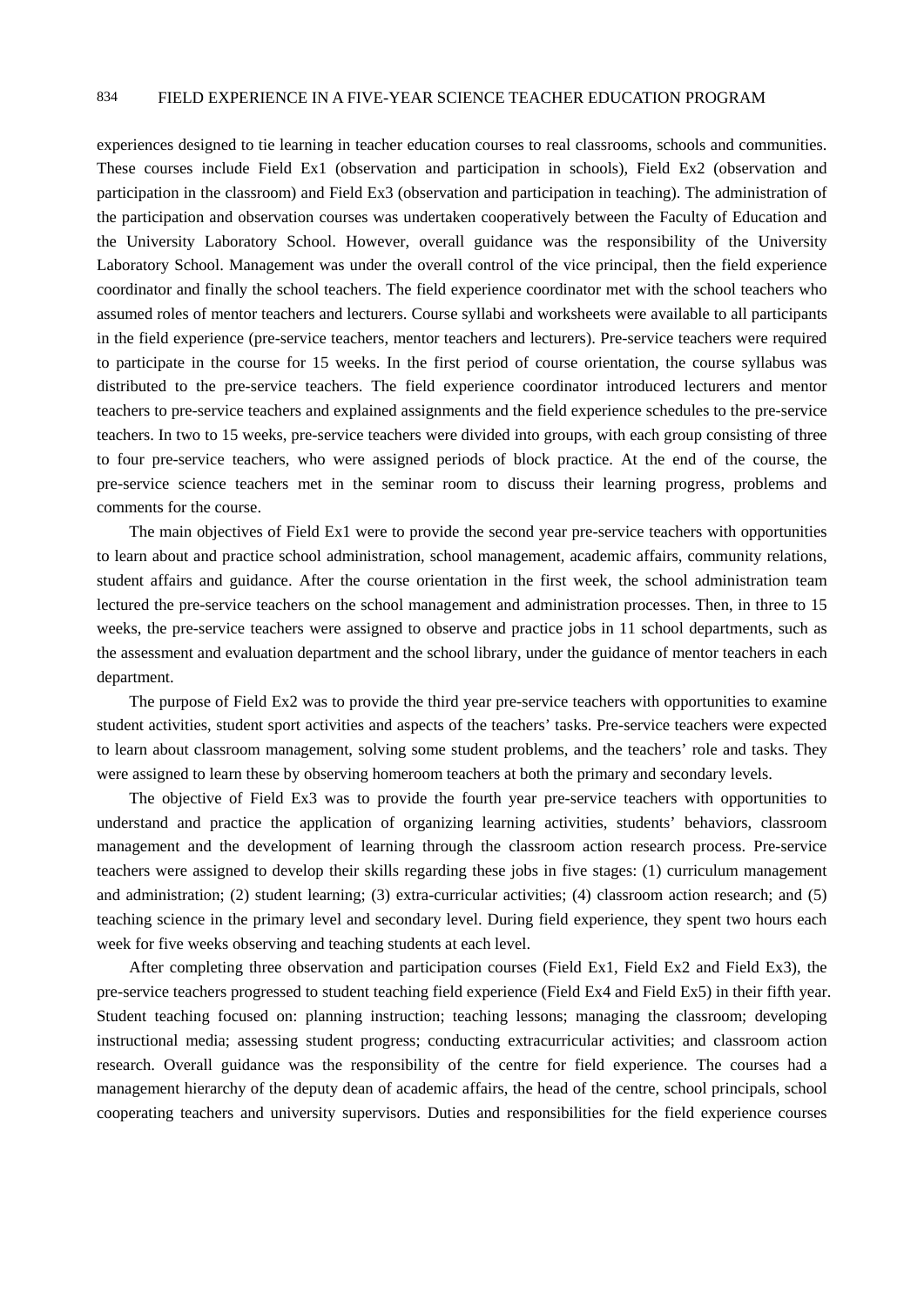were provided to local primary and secondary schools. Arrangements for student teaching placements were made by the centre for field experience, specifically by the head of the centre. Cooperating teachers and supervisors provided front line advice, support and feedback to the student teachers. In addition, cooperating teachers were expected to assist student teachers in developing classroom management skills, gaining familiarity with teaching resources, lesson planning and reflective practice. They were tasked with providing guidance and modeling professional behavior through the development of supportive relationships. University supervisors acted as a bridge between the school and university and between student teachers and cooperating teachers. A handbook was available for all participants involved in the field experience (cooperating teachers, student teachers, supervisors and school staff). Supervision was standardized with a handbook and reporting form.

In the first and second weeks, pre-service teachers observed the teaching methods of the cooperating teachers. Observation and discussion with cooperating teachers were intended to allow pre-service teachers to become familiar with the classroom and school activities. Pre-service teachers were assigned periods of block teaching practice and then conducted their teaching, planned units and lessons, becoming an integral part of the day-to-day events and extra-curricular activities of the school. Pre-service science teachers spent an entire year (two semesters of 18 weeks each) in a local elementary or secondary school. In the first semester, the pre-service teachers were expected to teach science eight to 12 hours per week and conduct science extracurricular activities. Then, in the second semester, they were required to teach science for eight to 12 hours per week and do classroom action research. The student teaching, science extracurricular activities and classroom action research were supervised by university supervisors and school cooperating teachers at least four times a semester.

**The perceptions of pre-service science teachers regarding the quantity of their own practice and the desired characteristics of teachers.** This part presents the findings obtained from the questionnaire administered to pre-service teachers to determine their perceptions regarding the quantity of their own practice and the characteristics of teachers and their satisfaction toward the management of observation and participation field experience courses. Pre-service science teachers considered that they had high levels of practice in assigned jobs during all three field experience courses. Specifically, in Field Ex1, they considered that they had a high level of practicing and learning about school management and structures, library jobs, guidance service, research in special needs education, public relations, welfare and production of instructional materials. In Field Ex2, the pre-service science teachers reported a high level of practice in classroom management, producing worksheets, taking care of students, taking care of classroom cleanliness, making a presentation board and learning reinforcement. In Field Ex3, the pre-service science teachers considered how they had a high level of practice at observing teaching by the school teachers and the classroom environment, planning science lessons, planning unit plans, developing instructional materials, designing assignments, classroom management skills and at practicing teaching in a real classroom. However, they perceived that they had only a medium level of practice at developing tests and learning assessment and evaluation strategies, while the level of practice for conducting extracurricular activities was at a low level.

In all three courses, the perceptions of pre-service science teachers regarding the characteristics of teachers were at a high level. Pre-service teachers consistently perceived that observation and participation experiences enhanced their training to become good teachers. Learning encompassed: (1) how to control their emotions about individual student differences; (2) how to behave towards other teachers and students about working with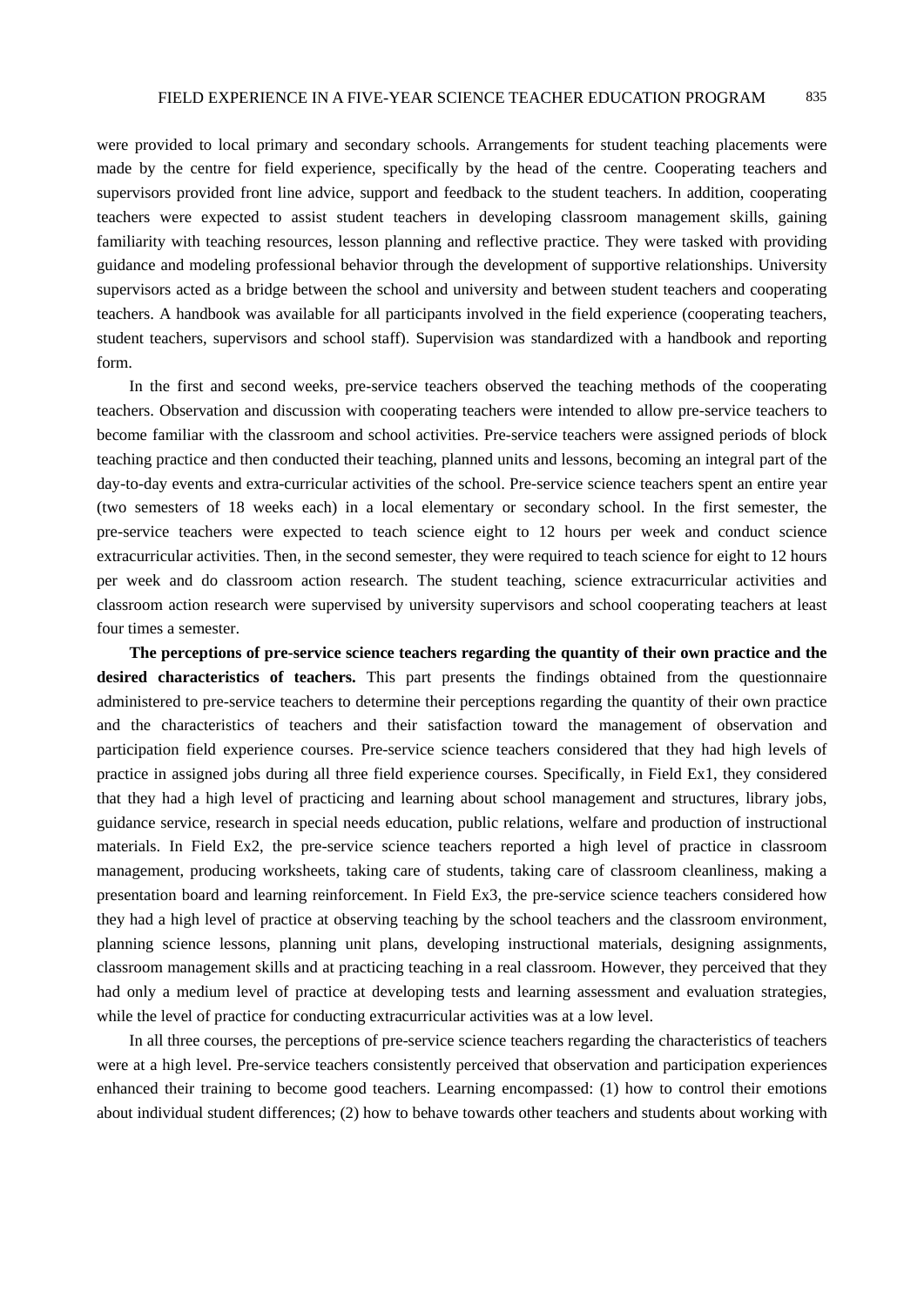other people; and (3) the importance of being on time, dressing well and the codes and ethics of the teaching profession. However, the analysis of the interviews and open-ended questions indicated that pre-service science teachers wanted to have more practice in observation and participation. They argued that mostly the mentor teachers lectured or just observed them instead of giving them opportunities to practice and do their jobs. Additionally, pre-service science teachers had problems in making appointments because they had to study for their coursework in both the faculty of education and the faculty of science; they did not have sufficient time to participate and observe teaching by their mentor teacher or to do their jobs. They also commented that the University Laboratory School, as a field placement, did not reflect the real situation. They thought that observing and participating activities in a regular public school might help them learn more about teachers' jobs and teaching and learning in a real life situation.

#### **Second Part**

**Struggles with teaching science.** Through written reflections in their logbooks, pre-service science teachers were asked to reflect on their problems and struggles and on comments both from cooperating teachers and supervisors about their teaching. Several themes, coded as "struggle", across the reflective statements of all pre-service science teachers emerged. Pre-service science teachers reported that during their field experience, they faced many obstacles in teaching materials. In particular, at the beginning of their field experience, several pre-service science teachers were concerned about designing and organizing activities when they planned their lessons. It was quite difficult for them to think of how to write expected learning outcomes and how to begin and sequence learning activities. Some reflected that learning outcomes they were intended to achieve were too general and did not show what science concepts or skills the students were expected to obtain.

In teaching practice, many pre-service science teachers were challenged by the complexity of teaching and student learning. Generally, they felt that rarely, they probed student prior knowledge at the beginning of the lesson. Even though some asked questions at the introductory stage of the lesson, those questions did not relate to the science concepts they were going to teach. When they asked student questions, they accepted or rejected student answers and then went on to another concept, rather than asking students to give more details. They thought that asking further questions took time, so they seldom paid attention to students' answers and concepts. Additionally, some pre-service science teachers reflected that they struggled to ask students content-specific questions. They asked questions of the students, but most of the questions were quite difficult for students to answer.

Classroom management was another problematic issue for the pre-service science teachers. They found it difficult to think of techniques to cope with disruptive behavior by students, especially with a diverse group of students in a classroom. They reported that students did not pay attention to their learning activities, especially those whose academic ability was below average and sat at the back of the classroom. These students could not answer or seldom responded to their questions, so that only other students with higher academic performance understood what was being taught. The pre-service science teachers discussed the fact that the number of students in each class had affected their classroom management. Since each classroom had 40 to 60 students, it was difficult to assign students into a group of four members.

Another concern was the limitation of their conceptual understanding of science. Some pre-service science teachers considered that science concepts were too complex and difficult for them to teach. They felt that they held misconceptions about many science concepts. This concern inhibited them to choose key concepts and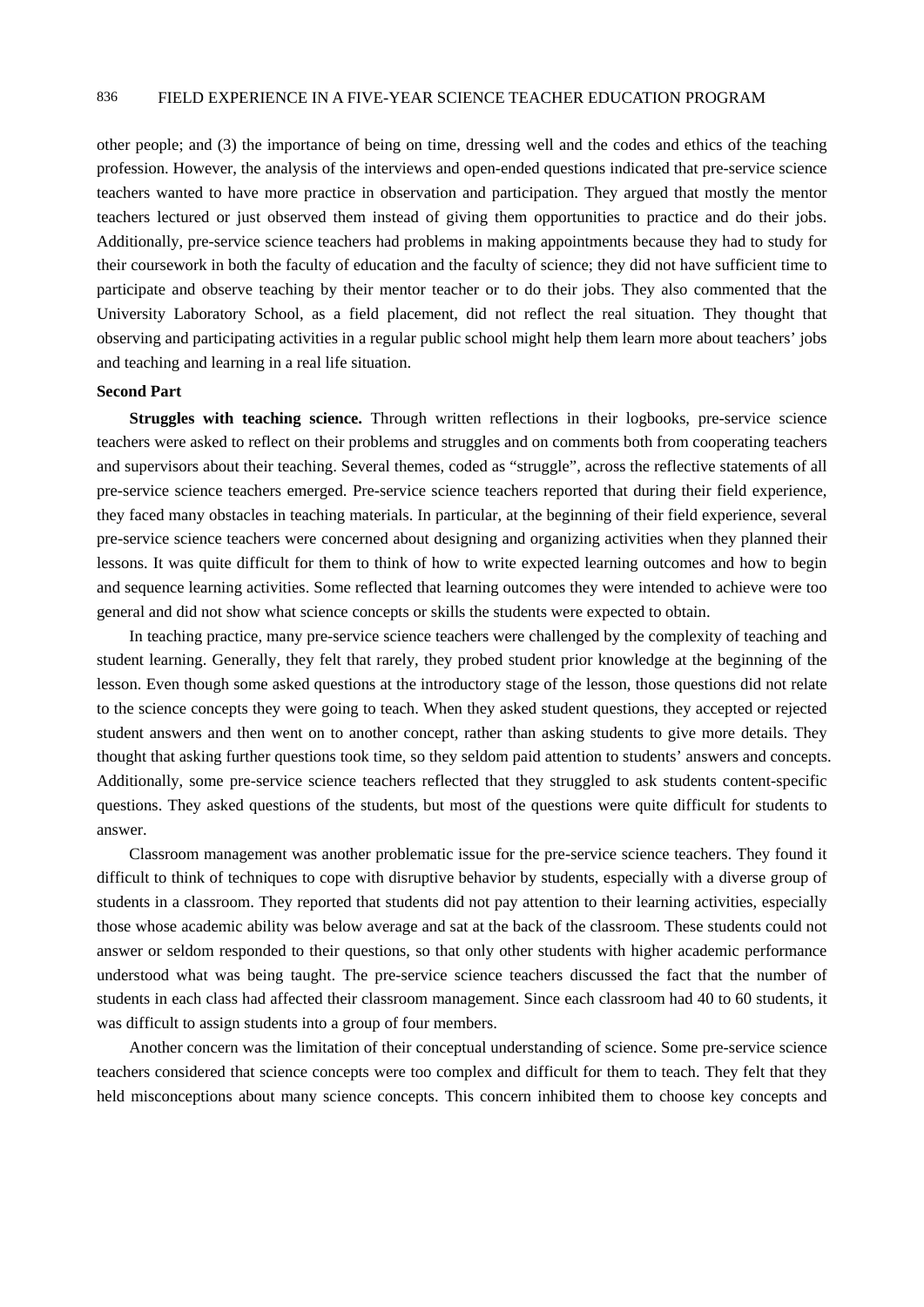design learning activities. They noted that when planning the lesson, they put many science concepts in one topic, so they could not provide an appropriate sequence for the science concepts they were going to teach.

Finally, pre-service science teachers' struggled with time management. Throughout their teaching practice, pre-service science teachers reported that there were many extra school activities that affected their teaching timetable and so they could not teach as they had planned. Mostly, they coped with this by omitting some science concepts and changing the hands-on experiment activities to lectures. With the limitations of time, they explained science concepts by writing on the backboard, instead of preparing hands-on activities for students.

**Learning about teaching and learning science.** In this section, the teachers' learning about teaching and learning science during field experience is addressed. Despite of the struggles they experienced, the pre-service science teachers also commented on "learning", which included more understanding of lesson planning, teaching techniques, student learning, classroom management and using learning materials. Many pre-service science teachers reported that they had learned how to write a good lesson plan. As they mentioned in logbooks, the correct form of lesson plans should include learning outcomes, concepts, teaching and learning processes, learning materials and evaluation. In particular, some indicated that the learning objectives or learning outcomes in the lesson plans should cover cognitive, science process skills, scientific attitude and attitudes towards science.

Another learning theme expressed by a substantial number of pre-service science teachers was teaching techniques. The pre-service science teachers came to realize the importance of conducting hands-on activities, probing students' prior knowledge, asking questions and concluding the lesson. In some cases, they were confronted with new ideas and knowledge. For instance, when they provided students with opportunities to conduct hands-on activities, their students became more interested and participated in learning science. Consequently, the pre-service science teachers claimed that hands-on activity was important to science teaching and learning. Pre-service science teachers' learning was supported by cooperating teachers and university supervisors. For example, they noted that they had learned how to introduce the lesson from specific feedback and advice from their cooperating teachers and university supervisors.

Even though pre-service science teachers had struggled with the lesson introduction at the beginning of their field experience, they improved and developed their teaching as suggested by cooperating teachers and university supervisors. Pre-service science teachers thought that probing student prior knowledge should be conducted at the beginning of the lesson rather than asking students what topics they were going to learn. They also found that time spent on waiting for an answer was very important. When they gave students time to think, they could understand more about students' ideas and conceptions from the students' replies.

Pre-service science teachers counted understanding their student learning characteristics as a part of their knowledge gained from their student teaching experiences. They commented that being a teacher in a real classroom helped them to know the characteristics and abilities of their students. Understanding individual characteristics led them think about how to design responsive teaching and learning activities.

Classroom management was another important specific learning aspect. Pre-service teachers reflected that using cooperative learning and group work techniques helped them control their classroom more easily. Some reported that at the beginning of teaching, they had problems with classroom management. Even though they asked students to work in groups, their students did not want to work with their peers. As time passed, the students became familiar with working cooperatively and understanding their roles. The final learning theme was learning materials. Pre-service science teachers reflected that providing learning materials could encourage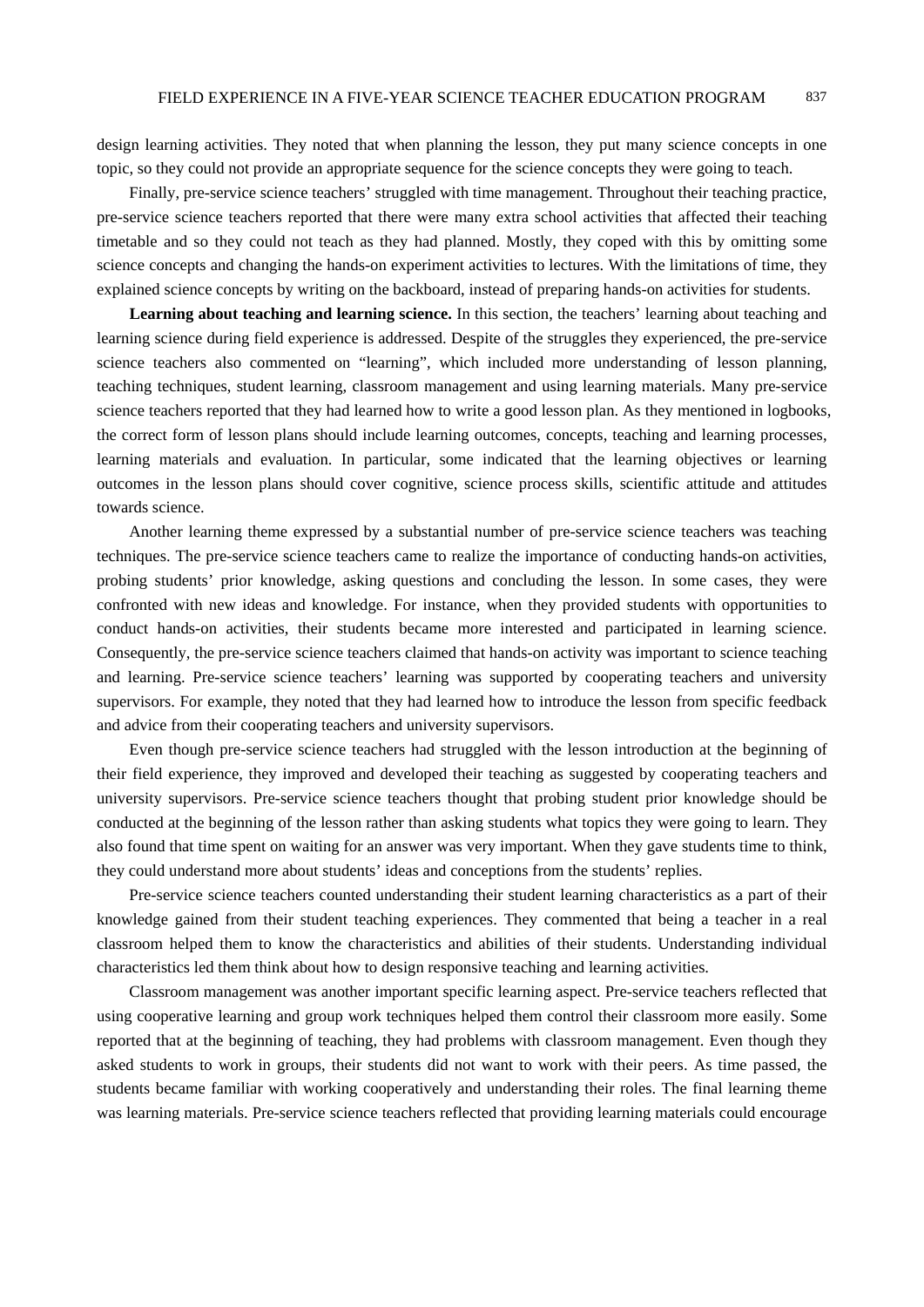students' learning and attention. They became aware that effective learning materials should help students understand an abstract science concept. Thus, the pre-service teachers thought that concrete learning materials, such as a picture or an in-house apparatus needed to be prepared prior to teaching and its use in learning activities.

### **Conclusions, Discussions and Recommendations**

This research study reflects current understanding of the field experience component in a teacher preparation program in Thailand. The research focused on investigating the implementation of field experience, perceptions of pre-service science teachers on their field experience courses and their learning and struggles in student teaching. The research studied field experience that consisted of three courses in observation and participation and two courses in student teaching. Field experience courses were a series of experiences in which the pre-service science teachers learned about and practiced school administration, a teacher's roles and content-specific teaching, respectively. Even though pre-service teachers perceived that observation and participation in field experiences helped them to be well mannered, they thought they rarely had opportunities to practice a teacher's jobs, only observing them. This may cause pre-service teachers to be unable to link their learning from academic coursework with the realities of classroom teaching (Beeth & Adadan, 2006). Specifically, the three courses in observation and participation mostly focused on general jobs and general pedagogy, rather than offering pre-service science teachers opportunities to learn content-specific teaching practices (Shulman, 1987; Watsons, 2006). Consequently, they could face many difficulties in their teaching practice in real situations. They may not be able to transfer their learning from observation and participation in field experiences into their student teaching practices. Furthermore, when pre-service teachers progressed to student teaching in a real classroom, they struggled to develop their own PCK (pedagogical content knowledge) (Black, 2004; Shulman, 1987). They could not set clear and expected learning outcomes in lesson planning. They did not probe students' prior knowledge, rarely asked questions and could not manage a classroom. They also had misconceptions about many science concepts. However, pre-service teachers did learn some lesson planning techniques and teaching strategies, as well as about student-learning processes, classroom management and how to incorporate instructional material (Abell & Bryan, 1997).

The findings of this study confirm the notion that direct experience in teaching is a key element in a teacher education program (Sadler, 2006). Field experience has a significant role in assisting the pre-service teachers gain expertise and confidence in their content-specific teaching. As pre-service teachers learned from their cooperating teachers, supervisors and even their students, they were able to improve and develop their teaching. Cooperating teachers and university supervisors should share their collaborative ideas on the learning and problems encountered by pre-service teachers and provide the pre-service teachers with comments by focusing on content-specific teaching (Abell & Bryan, 1997). Importantly, the cooperating teachers, university supervisors or other stakeholders may be able to use the findings of this study to guide their supervision.

Future research could investigate how to prepare students to develop their ability to do further classroom action research. The research could explore how classroom action research impacts on the teaching practice of pre-service science teachers. Conducting classroom action research could be an effective tool to help pre-service science teachers reflect on their teaching practice and encourage their understanding of teaching and learning in both theory and action. This type of future research could provide data about effective practices and guide the preparation of high quality science teachers.